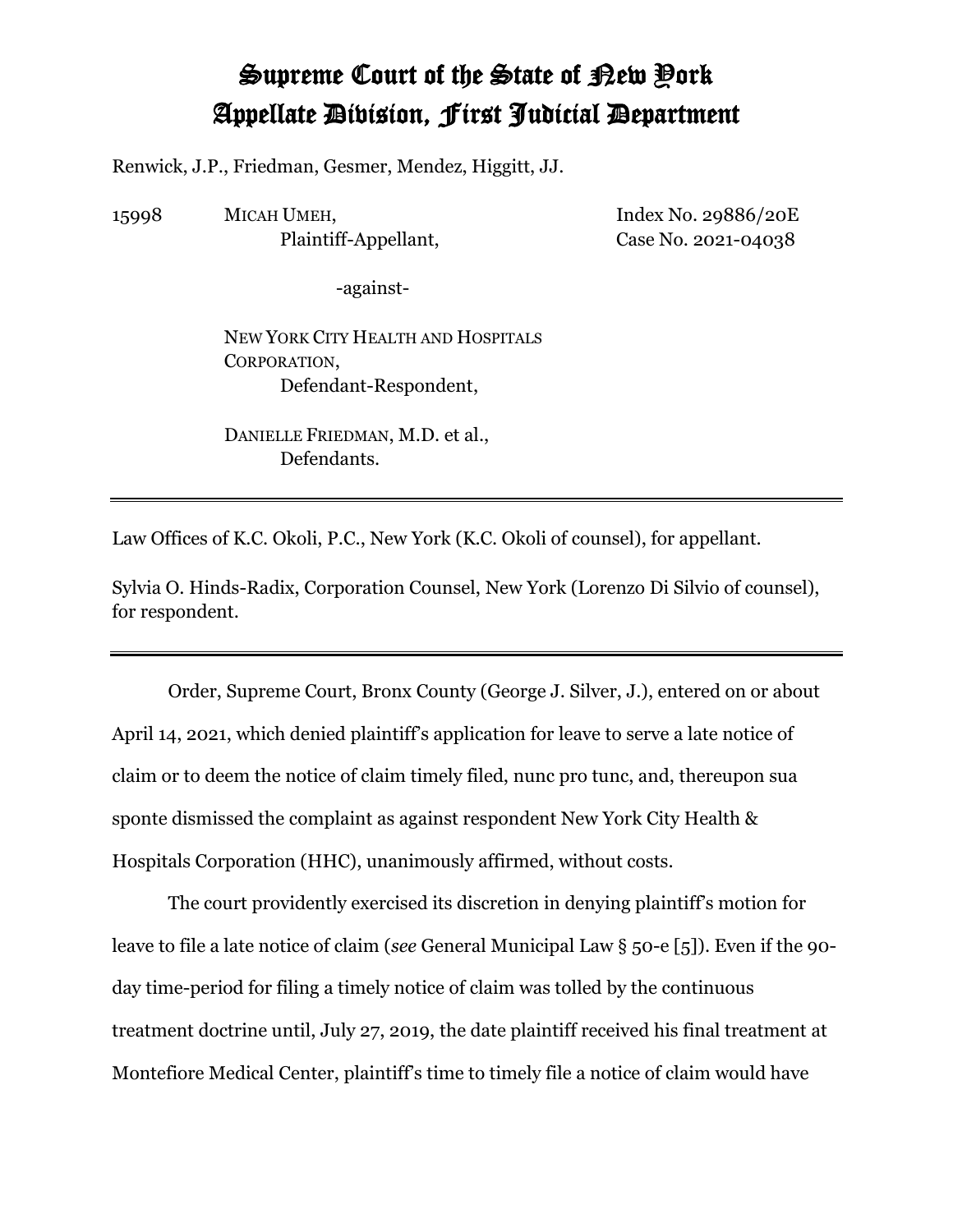expired on October 27, 2019**,** and plaintiff did not file a notice of claim until September 2020. The notice of claim, filed without leave of court, was a nullity (*see Kellogg v Office of Chief Med. Examiner of City of N.Y.*, 24 AD3d 376, 380 [1st Dept 2005]).

Plaintiff failed to show that HHC had actual notice of his medical malpractice claim within 90 days of accrual of the claim, or a reasonable time thereafter, because he failed to annex his medical records from Jacobi Medical Center, which is the HHC facility where he underwent the diverticulectomy at issue, to his moving papers (*see Tavarez v New York City Health & Hosps. Corp.*, 264 AD2d 338 [1st Dept 1999]). The discharge summaries from defendant Montefiore Medical Center do not provide a basis for imputing actual knowledge of plaintiff's medical malpractice claims to HHC, because those records were not created by HHC and were not in HHC's possession (*see Cartagena v New York City Health & Hosps. Corp.*, 93 AD3d 187, 191 [1st Dept 2012]). In any event, those records do not indicate that the Jacobi defendants inflicted injury by their acts or omissions and the "mere possession or creation of medical records does not ipso facto establish" that a defendant hospital obtained actual knowledge of the plaintiff's potential malpractice claim (*Wally G. v New York City Health & Hosps. Corp. [Metro. Hosp.]*, 27 NY3d 672, 677 [2016]).

Plaintiff also failed to submit any medical evidence to support his assertion that he was incapacitated to such an extent that he could not have complied with the statutory requirement to serve a timely notice of claim (*see Matter of Atkinson v New York City Health & Hosps. Corp.*, 184 AD3d 528, 529 [1st Dept 2020]; *Matter of Bell v City of New York*, 100 AD3d 990, 990-991 [1st Dept 2012]). His assertion that HHC failed to provide the operative reports, which were necessary, is unpersuasive, because he did not show that he acted diligently in requesting those documents or that HHC

2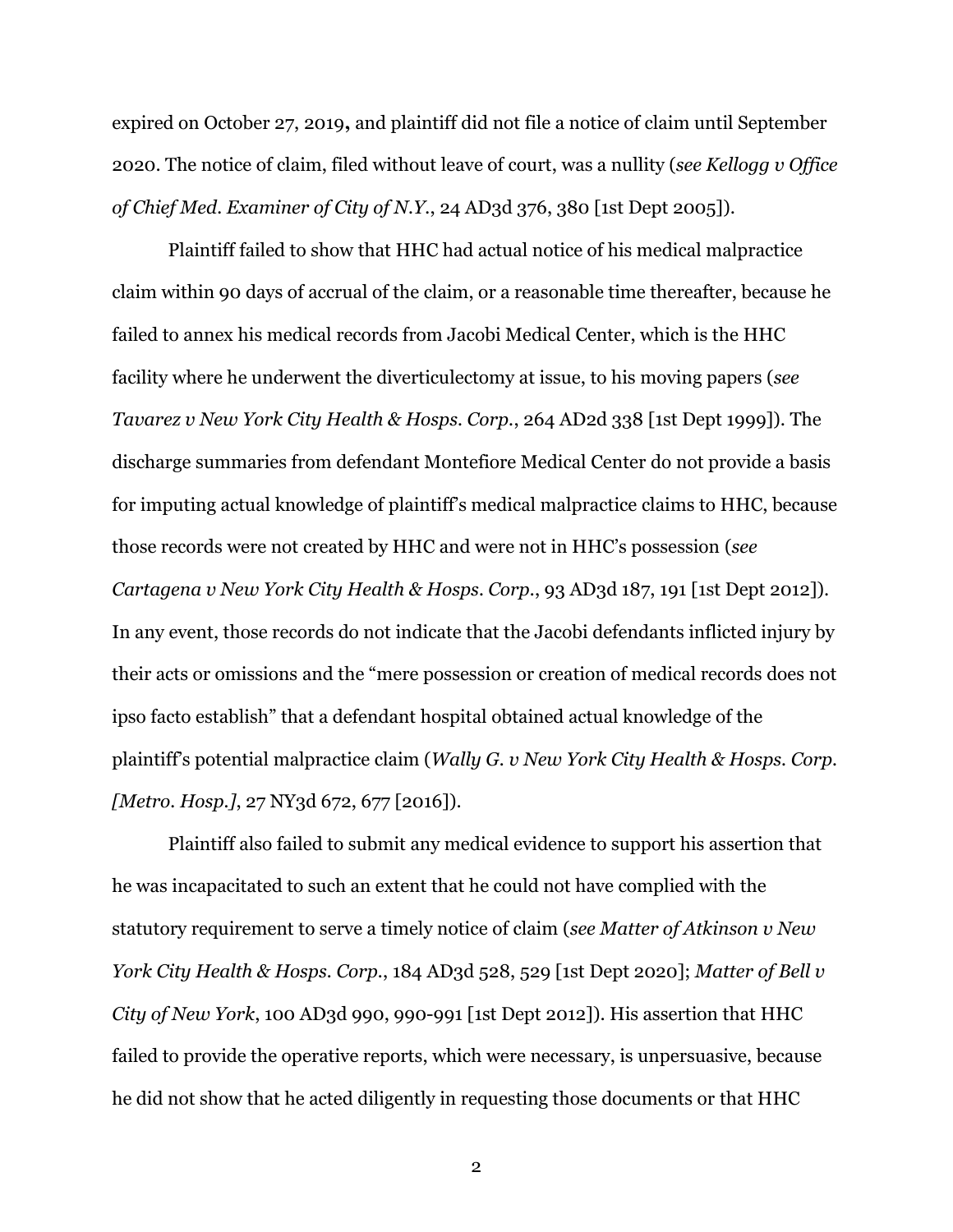failed to respond to his counsel's request or any follow up requests (*cf. Matter of Townson v New York City Health & Hosps. Corp.*, 158 AD3d 401 [1st Dept 2018]). Although the absence of a reasonable excuse is not fatal, plaintiff also failed to show actual notice within the 90-day period or a reasonable time thereafter (*see Harris v City of New York*, 297 AD2d 473, 473-474 [1st Dept 2002], *lv denied* 99 NY2d 503 [2002]).

Because plaintiff failed to meet his initial burden of demonstrating the absence of substantial prejudice to HHC from the delay in filing a timely notice of claim, the burden never shifted to HHC to make a particularized evidentiary showing of prejudice (*see Matter of Newcomb v Middle Country Cent. Sch. Dist.*, 28 NY3d 455, 467-468 [2016]; *Matter of Atkinson*, 184 AD3d 528, 529). Given the delay and lack of notice, the court properly determined that HHC has been deprived of the opportunity to conduct a prompt investigation of the merits of plaintiff's malpractice claims and has been prejudiced by plaintiff's delay in seeking to serve a notice of claim (*see Brown v New York City Health & Hosps. Corp. [N. Cent. Bronx Hosp.]*, 116 AD3d 514, 514 [1st Dept 2014], *lv denied* 24 NY3d 908 [2014]; *Matter of Goffredo v City of New York*, 33 AD3d 346, 350 [1st Dept 2006]).

Given the extraordinary nature of the sua sponte relief granted by the court in dismissing the complaint, we deem the notice of appeal from that portion of the order to be a motion for leave to appeal, and grant such leave (*see All Craft Fabricators, Inc. v ATC Assoc., Inc.*, 153 AD3d 1159 [1st Dept 2017]; *Ray v Chen*, 148 AD3d 568, 569 [1st Dept 2017]). We find that the court properly dismissed the complaint against HHC sua sponte. Plaintiff failed to file a notice of claim with HHC, which is a condition precedent to commencing a suit for damages against the HHC (*see Davidson v Bronx Mun. Hosp.*,

3